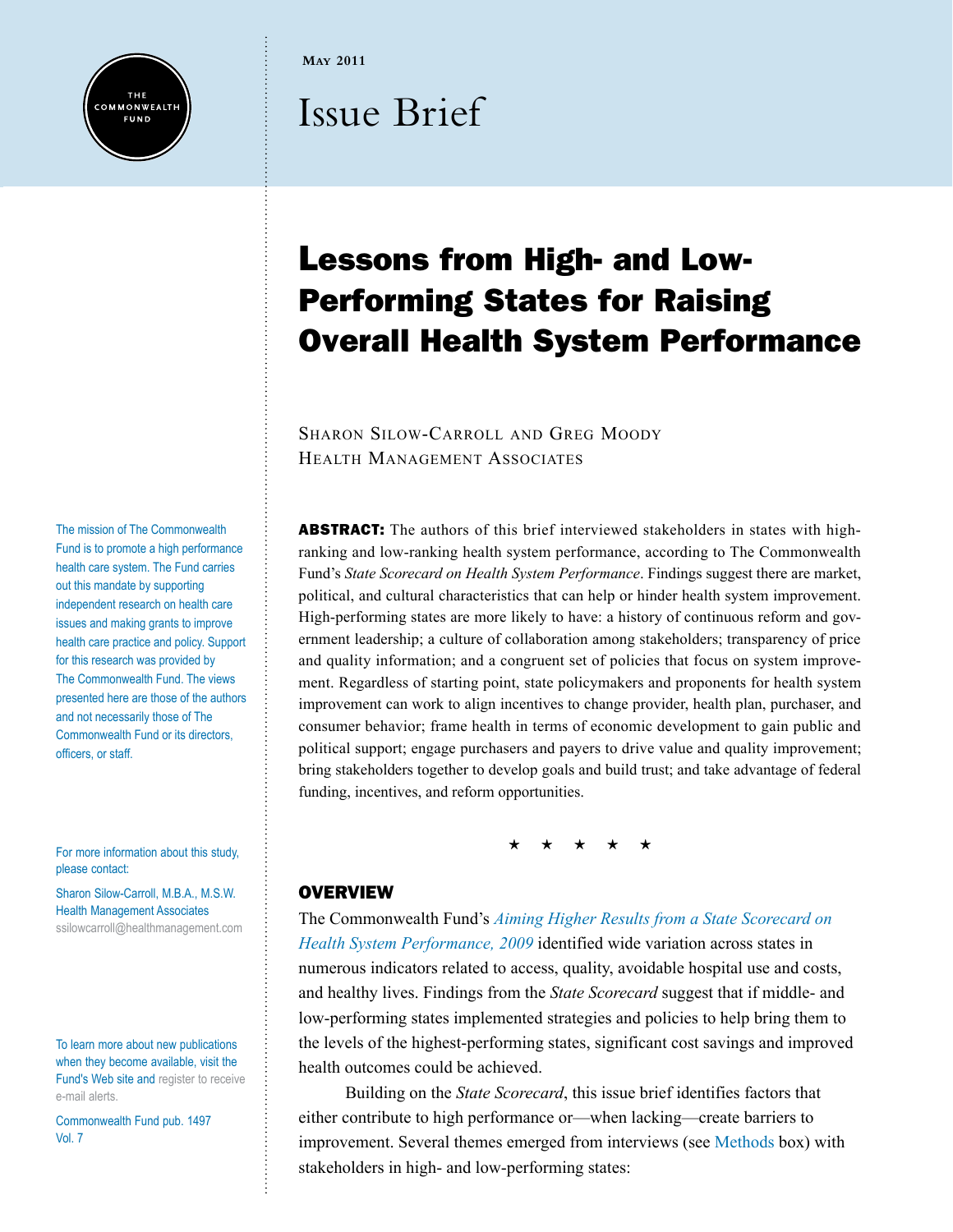- <span id="page-1-0"></span>1. Socioeconomic and demographic factors are important and, to a large extent, determine a state's starting point for system improvement.
- 2. There are a number of common themes and priorities for health system improvement in highperforming states that are either low priorities or totally lacking in low-performing states, including:
	- a long history of continuous reform and government leadership on health care issues;
	- • a culture of collaboration among stakeholders;
	- transparency of price and quality information; and
	- a congruent set of policies that focus on system improvement.
- 3. Regardless of a state's starting point or current focus on health system performance, there are promising strategies and lessons that are available to all states that want to improve. State policymakers and proponents for health system improvement can work to:
	- align incentives and goals to change provider, health plan, purchaser, and consumer behavior;
	- • frame health in terms of economic development to gain public and political support;
	- • engage purchasers and payers to drive value and quality improvement;
- bring stakeholders together to develop common and realistic goals, and begin to build trust; and
- • take advantage of federal funding, incentives, and reform opportunities.

The findings from this issue brief and the *State Scorecard* show that all states can aim higher. With rising costs putting pressure on families and businesses alike, and new demands and opportunities related to federal reform on the horizon, it is urgent that states take action to enhance value in the health care system. Improving the performance of all states to the levels achieved by the best states could save thousands of lives, improve access and quality of life for millions of people, and reduce costs. In turn, this would make more funds available to pay for improved care and expanded insurance coverage, creating a net gain in value overall.

## FACING REALITY: SOCIOECONOMIC AND MARKETPLACE INDICATORS THAT CORRELATE TO PERFORMANCE

The Commonwealth Fund's 2009 *State Scorecard on Health System Performance* identified wide variation across states in numerous indicators related to access, prevention and treatment, quality, avoidable hospital use and costs, and healthy lives.<sup>1</sup> Among the 10 highest-ranked and 10 lowest-ranked states in the

#### **METHODS**

Findings are based on analysis of state-specific data comparing 10 highest-ranked states and 10 lowest-ranked states, as measured by overall health system performance on the 2009 *State Scorecard*, and interviews conducted by Health Management Associates with health policy experts and select stakeholders in seven of the high-ranked states and five low-ranked states. We conducted interviews with representatives from a variety of organizations including state health policy centers/institutes, Medicaid agencies, health care commissions and collaboratives, state health foundations, quality improvement organizations, hospital associations, advocacy organizations, and health plans. Detailed findings from seven high-performing states (Delaware, Hawaii, Iowa, Massachusetts, Minnesota, Vermont, and Wisconsin) were previously published by The Commonwealth Fund.<sup>2</sup> Health Management Associates conducted confidential interviews with experts in five low-performing states with the understanding that common themes but not state-specific information would be included in this brief.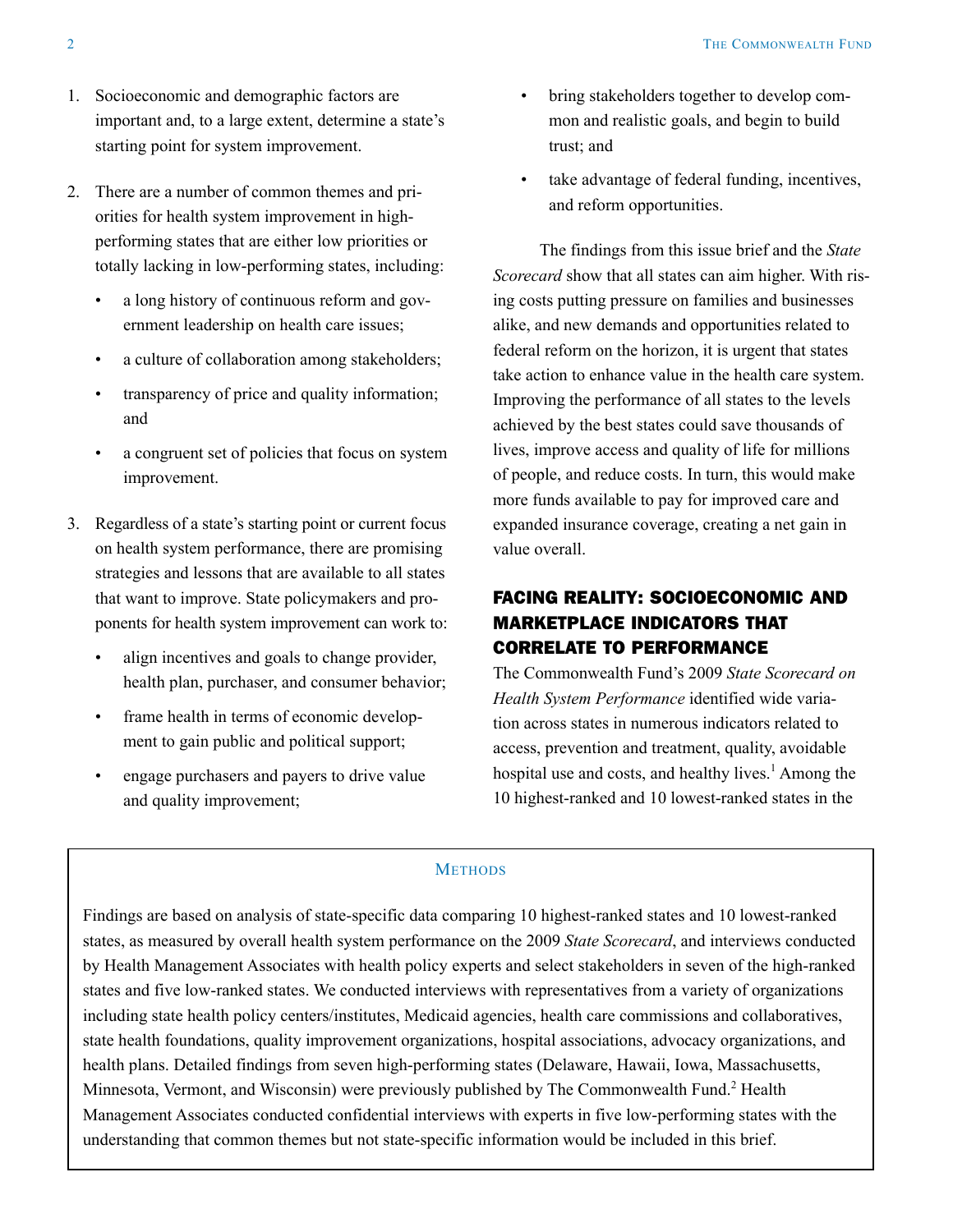| <b>Highest-Ranked States</b> | <b>Lowest-Ranked States</b> |
|------------------------------|-----------------------------|
| Connecticut                  | Arkansas                    |
| Hawaii                       | Florida                     |
| lowa                         | <b>Illinois</b>             |
| Maine                        | Kentucky                    |
| <b>Massachusetts</b>         | Louisiana                   |
| Minnesota                    | Mississippi                 |
| New Hampshire                | Nevada                      |
| North Dakota                 | New Mexico                  |
| Vermont                      | Oklahoma                    |
| Wisconsin                    | Texas                       |

**Exhibit 1. Ten Highest-Ranked and Lowest-Ranked States (in alphabetical order)**

Source: Commonwealth Fund State Scorecard on Health System Performance, 2009.

*Scorecard* (Exhibit 1), there are particularly dramatic instances of variation. For example, 54 percent of adult diabetics received recommended preventive care across the 10 highest states, compared with 39 percent of adults across the 10 lowest states (Exhibit 2). The 10 lowest-ranked states have higher rates of adult smoking, child obesity, emergency room visits among adult asthmatics, and hospital admissions among long-stay nursing home residents (Exhibit 3).

There are socioeconomic, demographic, and other factors that appear to be highly correlated to health system performance. These factors, to a large extent, can determine a state's starting point for system improvement. For instance, poverty, as expected, is highly correlated to health system performance, because of its relationships with education levels,

nutrition, health status, reliance on public programs, state tax base and availability of resources, and numerous other factors. The 10 highest-ranked states have an average poverty rate of 14 percent, compared with nearly 22 percent for the 10 lowest-ranked states and the national poverty rate of 20 percent (Exhibit 4). Median income is 25 percent higher in the 10 highestranked states than the 10 lowest-ranked (Exhibit 5). The [appendix tables](http://www.commonwealthfund.org/~/media/Files/Publications/Case%20Study/2011/May/SilowCarroll_lessons_from_highlow_states_appendix_tables.pdf) show additional performance indicators, socioeconomic, demographic, health, delivery system, and other characteristics of the top-and bottomperforming states.

The lower-performing states are challenged not only by higher poverty rates but also by poorer overall health outcomes and higher uninsurance rates that reflect historic patterns of low employmentbased health benefits. There are large performance





Source: Commonwealth Fund State Scorecard on Health System Performance, 2009.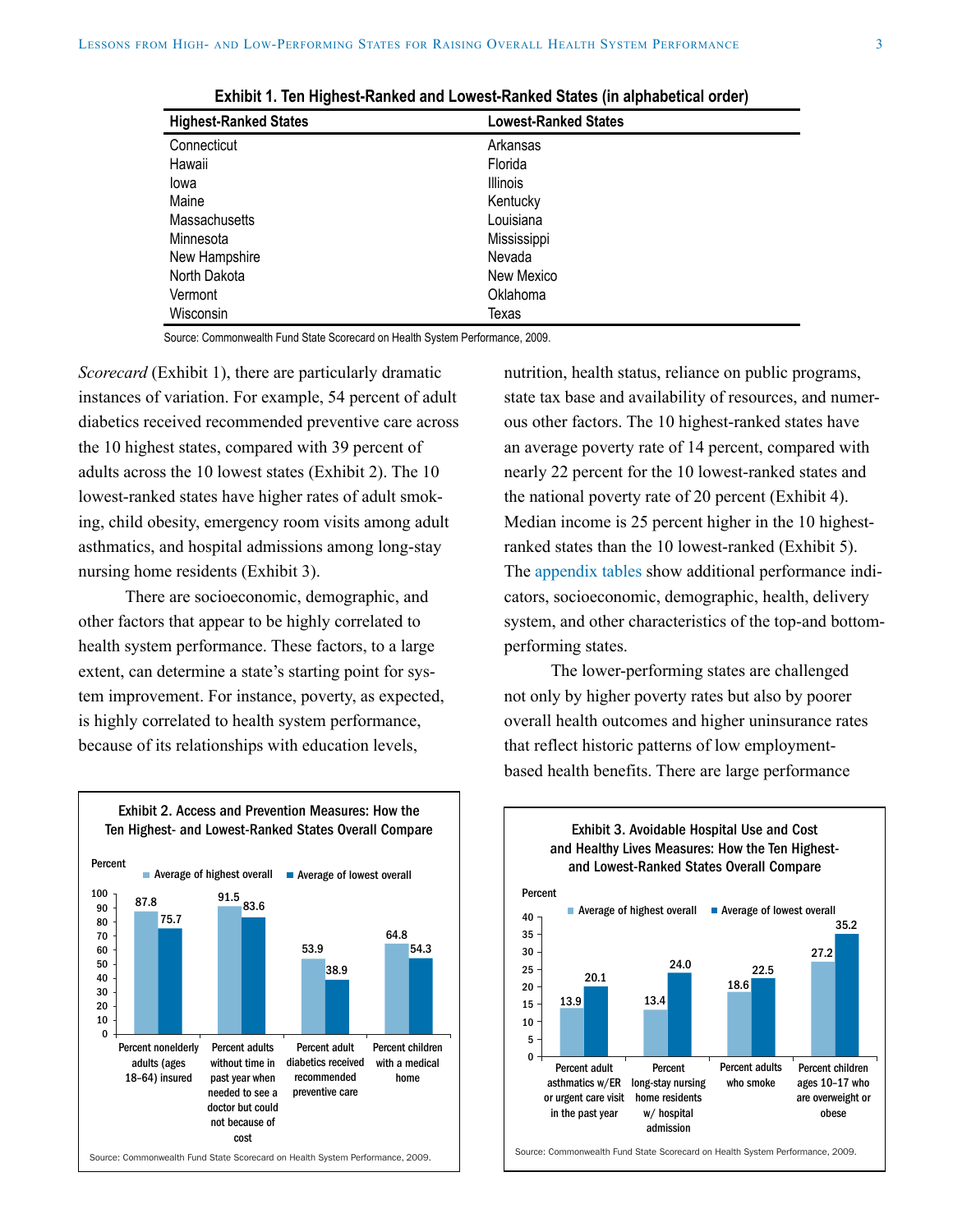

gaps between these states and their higher-performing counterparts. Over time, seeing low rankings and poor performance on socioeconomic indicators can lead to a defeatist attitude. Several interviewees in these states described a sense of helplessness and a "why bother trying?" attitude, rather than a feeling of "let's roll up our sleeves and see what we can do."

Many interviewee stakeholders in low-performing states reported they commonly hear excuses to justify low performance. Socioeconomic conditions such as high poverty or uninsurance rates are used as reasons for poor system performance. These factors are obviously related to system performance, but when oversimplified can become institutionalized viewpoints that distract from serious examination of the structural, cultural, and other causes of poor performance. "We need to be careful not to create scapegoats," said one policy expert referring to her state's large immigrant



The prevailing attitude in low-performing states is, "why bother trying?" rather than, "Let's roll up our sleeves and see what we can do."

*Health foundation leader in low-ranked state*

population. "We need to take responsibility to make sure the health system performs well for everyone, not blame a few for how it performs."

Diversity in demographics, population, and culture, as well as a strong urban–rural divide were frequently cited as barriers in the low-performing states. These factors can make it challenging to develop statewide strategies and solutions. Counties often have a great deal of autonomy in health care with minimal state oversight, and the safety net is frequently a local responsibility. Further, rural areas throughout the country face challenges securing access to primary care and specialty physicians, achieving economies of scale, and creating integrated delivery systems. In these areas, concepts like transparency and coverage expansion—normal objectives in other settings—are simply not possible with the current infrastructure. Yet a large rural population does not necessarily create barriers that cannot be overcome. The 10 highest-ranked states have, on average, a larger portion of residents living in nonmetropolitan areas (34 percent) than do the 10 lowest-ranked states (26 percent).<sup>3</sup>

Finally, characteristics of a state's health care marketplace may be associated with system performance. For example, in three of the 10 highest-ranked states, 100 percent of community hospitals are nonprofit or owned by state or local government. The average across the top 10 states is 96 percent, compared with a 68 percent average across the 10 lowestranked states. The 10 high-performing states also have a higher average, compared with the lowest-ranked states, on the following factors: portion of certified nursing facitlities that are nonprofit or owned by state/ local government, portion of community hospitals in highly integrated systems, and HMO penetration rates (Exhibit 6). One might speculate that integrated systems and managed care foster higher performance;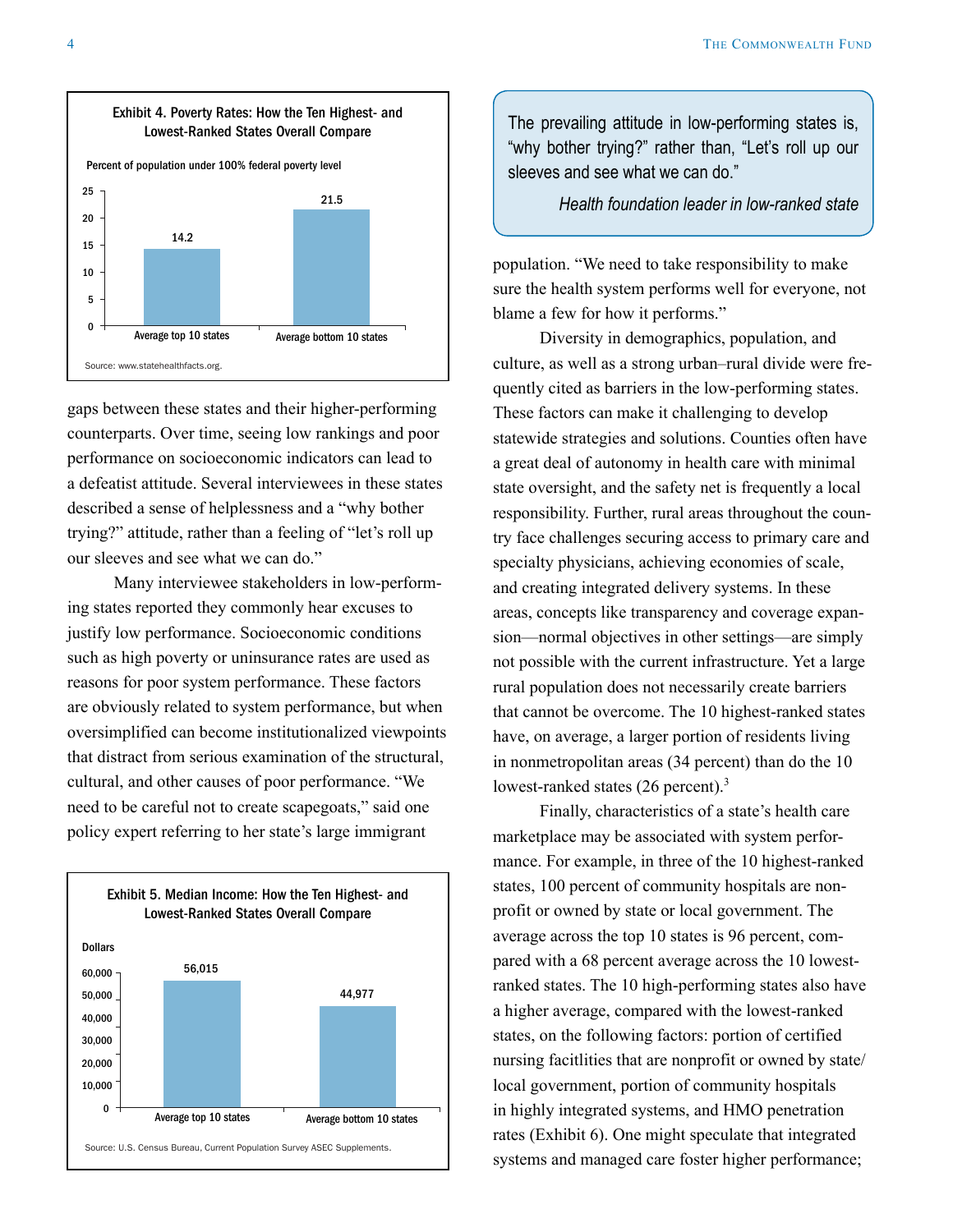We need to be careful not to create scapegoats.... We need to take responsibility to make sure the health system performs well for everyone, not blame a few for how it performs.

*Health policy analyst in low-ranked state*

there is literature and ongoing research focused on these questions. While it is not yet clear whether or to what degree these indicators have any causal relationship with health system performance, states might improve performance by examining high-performance marketplace conditions and supporting policies that would help promote such an environment.

## COMMON THEMES: WHAT HIGH PERFORMERS HAVE THAT LOW PERFORMERS LACK

There is no one factor that easily explains overall health system performance in any of the states examined. Rather, there are numerous factors that, in combination, appear to contribute to performance; many are related or build on each other. Often, the factors that high performers view as essential to system performance are simply not in place or not a priority among low performers.

#### A history of proactive state government and leadership

Each of the seven high-performing states profiled in this brief has a long history of health system improvement that has focused on expanding health insurance coverage for uninsured residents. Most experts in these states credit health reforms enacted in the early 1990s for setting the stage for recent coverage expansions and quality gains. All seven profiled states, for example, made significant, early gains in coverage by extending Medicaid benefits to otherwise uninsured residents. The authority for these expansions was granted by the federal government through Medicaid 1115 demonstration waivers and, in most cases, included significant federal financial support. In all of the high-performing states, state government played an active role convening stakeholders, designing policy solutions, enacting



and implementing reforms, and organizing to sustain and build on reforms over time.

In contrast, there is a prevailing sentiment in most of the low-performing states that health care is not a major priority or an appropriate role for state government. Higher priorities in these states include minimizing taxes and promoting local- or county-level responsibility. Policymakers tend to view Medicaid as a drain on the state budget, and many still view Medicaid as a welfare program. Medicaid eligibility levels and benefit packages for adults are very low. For example, none of the 10 lowest-performing states cover childless adults, and income eligibility for parents in nine of the 10 lowest-performing states is set lower than 90 percent of the federal poverty level.<sup>4</sup> In addition, access is often a problem in low-performing states because Medicaid provider rates are extremely low. In eight of the 10 lowest-performing states, Medicaid spending per capita is below the national average of  $$5,163.<sup>5</sup>$ 

Health disparities in low-performing states are frequently viewed as racial and ethnic issues, tied to stereotypes that dampen enthusiasm for public health investment. When these states consider changes to Medicaid and other health programs, it is primarily for cost containment reasons rather than for providing quality health care to a population in need.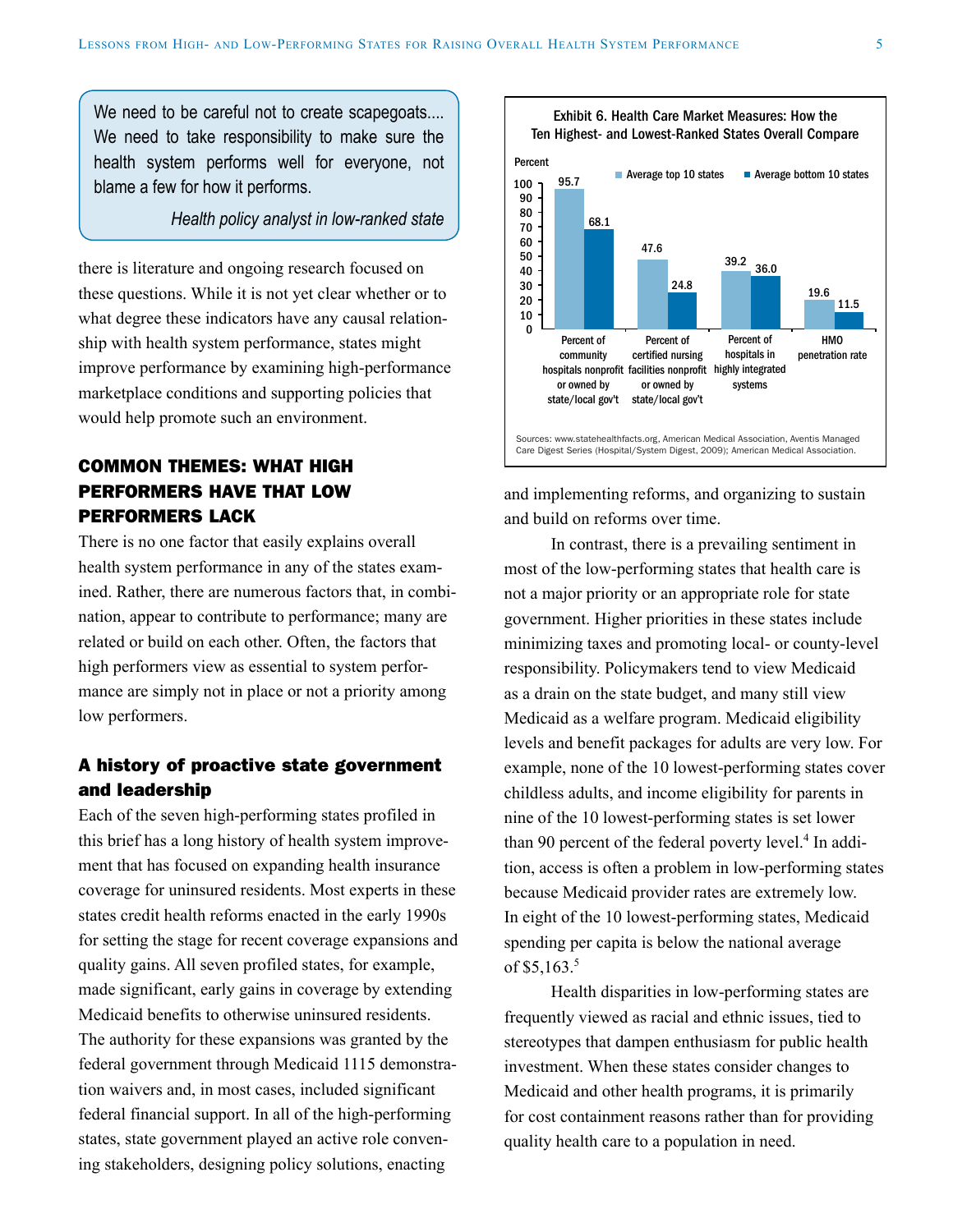High performers invest more per capita in public programs than do low performers. For example, seven of the 10 highest-ranking states spend more per Medicaid enrollee than the national average. In lowperforming states, relatively small public program budgets translate into limited adult eligibility levels, benefit packages, and reimbursement rates to providers. This, consequently, negatively affects access, methods of practice, and trust between providers and state government. Lack of investment among low performers appears to be driven largely by higher poverty rates, which results in a lower per capita revenue base, but is also exacerbated by strong priorities to maintain low taxes. System performance is driven by difficult fiscal realities, but also by the state's culture and political choices. These states have low or no state income, property, or corporate taxes, and no political will to raise revenue for health care.

Health system improvement does not happen all at once, but can take years—sometimes decades with one layer of success building on another. In high-performing states, it is fairly easy to identify the personalities and organizations responsible for pushing constructive reforms forward. The champions of health system improvement were more difficult for interviewees to identify in low-performing states. In some states, interviewees attributed the lack of state leadership to the design of state government (e.g., a weak executive authority), lack of state control over a strong countyadministered system of services, or a culture of scandal that continuously displaces health policy planning and other priorities. The medical and hospital associations in low-performing states were described by interviewees as reactive rather than proactive and not inclined to push their members to collaborate to find common ground for overall health system improvement.

Without this kind of leadership, it is not surprising that there is little or no dialogue in the lowperforming states about how to do better or how to identify and adopt system innovations. High performers, in contrast, are characterized by strong leaders and champions who have initiated and sustained reforms over decades. These states were the early innovators of coverage expansions in the early 1990s and continue to lead the way on medical homes, care coordination and disease management, prevention and primary care, and payment reform. Interviewees from high-performing states said their states had an advantage in implementing national reform because they already have organizations in place dedicated to reform, and years of experience managing the related politics and organizational challenges.

#### Culture of collaboration vs. fragmentation and mistrust

Policymakers in the seven profiled high-performing states credit their states' "culture of collaboration" as the critical driver in health system performance. "We trust each other," they say, or "We work through our differences to do what is right." In some states, the process is well organized, like Vermont's Blueprint for Health. In others, like Minnesota, change emerges dynamically from "coalitions of coalitions." But leaders in the high-performing states were quick to name the values that set the terms of collaboration—a progressive political tradition in Massachusetts, a commitment to public health in Vermont, an agricultural work ethic in Iowa, and simply "the Delaware way" in Delaware. Collaboration appears to come naturally to high performers. This is consistent with the concept that social capital—levels of interpersonal trust, reciprocity, and mutual aid that facilitate collective action—is correlated with health achievement.<sup>6</sup>

Stakeholder interactions in low-performing states were more often characterized by interviewees as adversarial and politically charged. In the lowperforming states examined, the health care markets are highly fragmented, with provider groups viewing each other as competitors. On a statewide level, there is no sense of stakeholders working together toward a common goal, although some large states have examples of collaborative efforts at the community level. Physicians and hospitals in low-performing states tend to be territorial and distrustful of each other, as well as of health plans and the public sector. Despite a great deal of financial insecurity, providers in these states are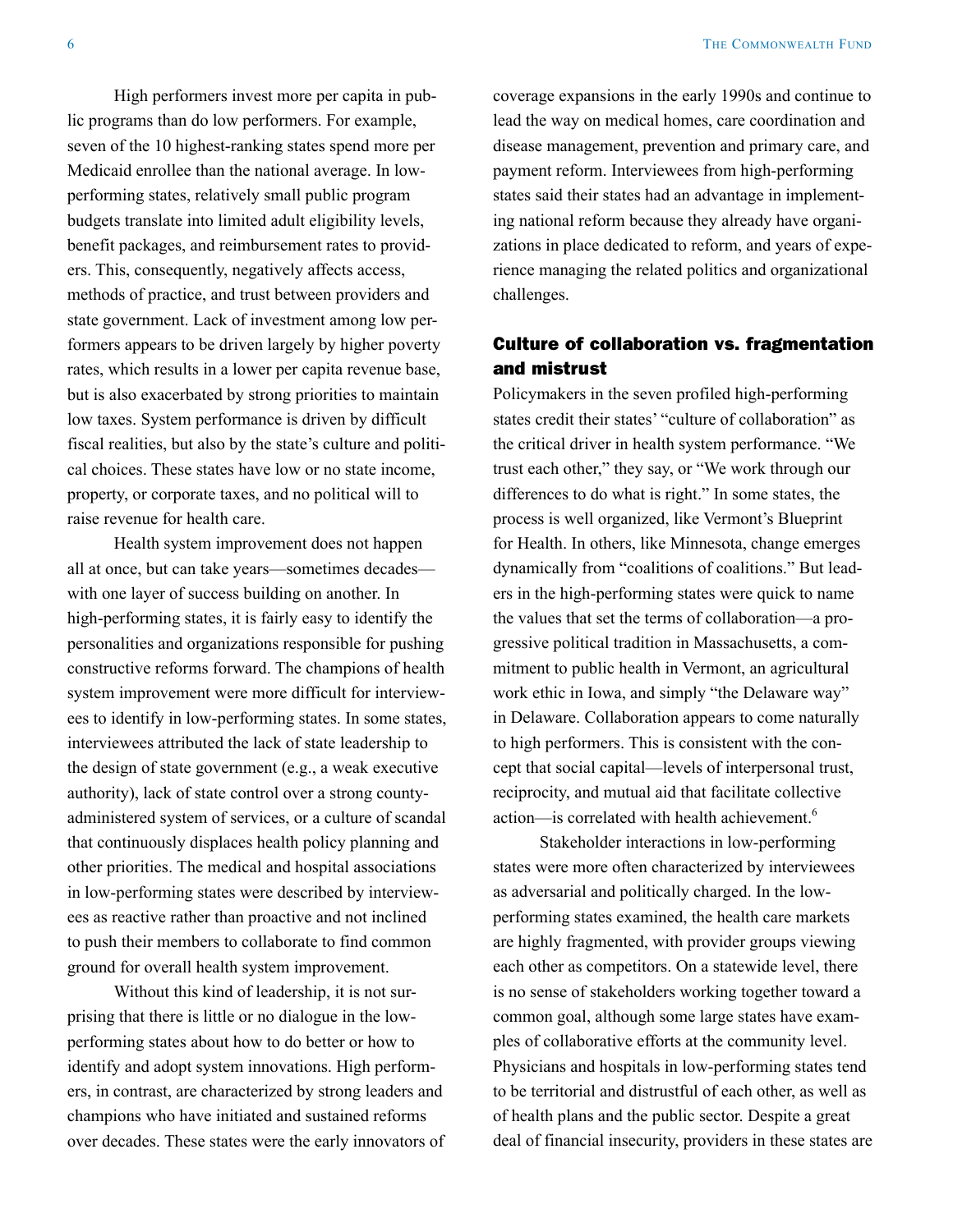"We trust each other," they say, or "We work through our differences to do what is right."

> *Policymaker in high-ranked state describing "culture of collaboration" among stakeholders*

unwilling to collaborate to change the status quo—that is, through managed care, payment reform, or national health reform—for fear of losing more "turf."

Unlike the high-performing states, where employers are critical partners in driving overall health system performance, the business community is noticeably absent from value-based purchasing in most of the low-performing states. In some of these states, the health care leaders are the primary business leaders, which blurs the lines between health care purchasers and providers. Interviewees in several low-performing states noted that when the (non-health care) business community does get involved and provides leadership for some aspect of health system improvement, the chances of improvement go up dramatically.

The fragmentation and lack of collaboration in the low-performing states is exacerbated by misaligned reimbursement incentives. Low reimbursement rates by Medicaid and health plans, along with a largely fee-for-service payment mechanism, push providers to increase volume and utilization among insured patients, particularly for high-cost specialist services. Interviewees in these states say supply appears to create demand for services, and there are few incentives that reward efficient service delivery, good health outcomes, or effective care of the patient. In contrast, the high-performing states are among the nation's leaders in piloting payment reforms that reward integrated systems of care and value over volume. As noted earlier, on average, the higher-performing states have a higher portion of hospitals in integrated systems and higher HMO penetration rates than the low-performing states (Exhibit 6).

#### Transparency of price and quality information

States with high-performing health systems focus on increasing value by improving quality and controlling costs. The most important strategy to improve value, according to state officials, has been to make health information transparent to consumers and purchasers. The Commonwealth Fund's *State Scorecard* documents widespread improvement on selected quality indicators, with a national commitment to reporting performance data and collaborative efforts to improve. Price and quality transparency is a necessary prerequisite for overall health system improvement.

Most of the high-performing states support stand-alone organizations with a specific mission to collect and publicly report cost and quality information. In many states, these organizations were established by physician leaders or hospital systems to improve patient care and today function as multi-stakeholder forums to align statewide quality improvement and cost control initiatives. These organizations help to evaluate and adopt emerging best practices, establish patient-centered medical homes, exchange health information electronically, and experiment with payment reforms that reward health professionals for the quality rather than the quantity of services provided.

The low-performing states examined do not have a stand-alone organization to collect and publicly report cost and quality information. The lack of trust among stakeholders and a lack of common goals have resulted in relatively late and slow adoption of datasharing, health information technology (HIT), and electronic health information exchange (HIE). Without good data, low performers are at a disadvantage when it comes to understanding health system status, running systems on a day-to-day basis, and planning and implementing system improvement. HIT and HIE activity is now under way in most low-performing states, but largely in response to federal incentives, not as a result of state leadership or a predisposition toward data-sharing. In contrast, high performers were early adopters of HIT and HIE, largely because data-sharing was not considered a barrier.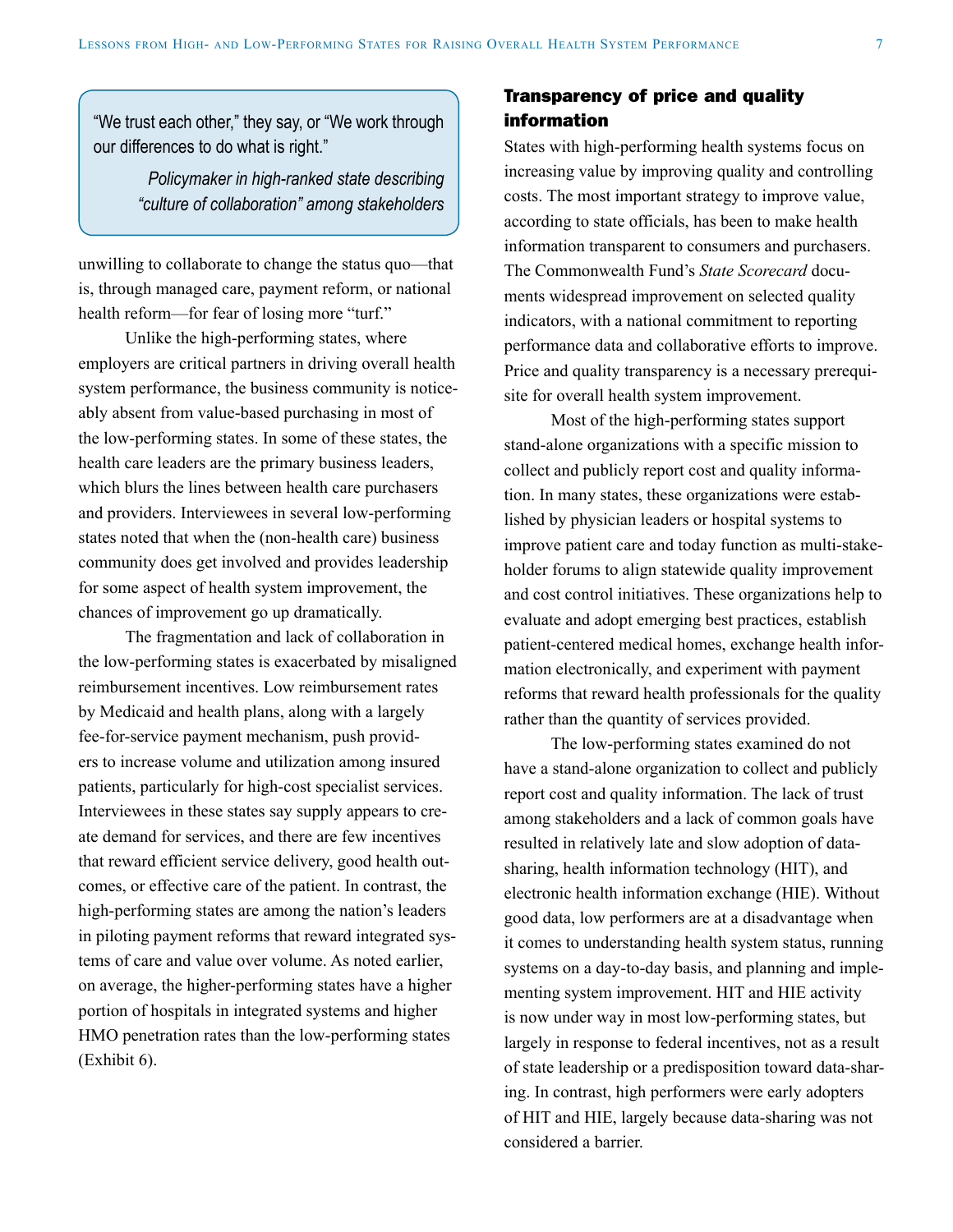#### A congruent set of policies that focus on system improvement

States with high-performing health systems work hard to establish a congruent set of policies that continuously improve overall health system performance. In many ways, high performers start out with advantages over other states. As discussed earlier, they typically have higher per capita income and lower levels of poverty, which affect the demand for services and the financial resources available to support health services. Low performers typically have higher levels of poverty (i.e., greater demand) and lower per capita income (i.e., fewer resources). High performers also benefit from a long history of health reform. They can leverage government leadership, a culture of collaboration, and price and quality transparency into continuous health system improvement.

States play many roles that allow them to affect health policy. They purchase coverage for vulnerable populations and state employees, regulate providers and insurers, advocate public health, and convene and collaborate with other health system stakeholders. High performers embrace these roles; low performers accept them, but as a lower priority than keeping taxes low and limiting the intrusion of state government into local government or individual lives. As a result, high performers are more likely to have a congruent set of policies that focus on system improvement than are low performers.

## PROMISING STRATEGIES: LESSONS FOR SYSTEM IMPROVEMENT FROM HIGH AND LOW PERFORMERS

The states examined for this brief show that very high levels of health system performance are achievable and sustainable, but many states face serious barriers to system improvement. Across the high-performing states, common strategies that other states should consider include a long-term commitment to reform, encouraging collaboration among multiple stakeholders, leadership to expand health insurance coverage through public programs, transparency of health information, and ensuring the state has the capacity to recognize and act on emerging best practices. The common themes among high-performing states and the differences between high- and low-performing states suggest the following strategies for system improvement.

### Align incentives and goals to change behavior

Regardless of a state's starting place, better-aligned incentives are needed to drive practice change among consumers, providers, and health plans. Discussions confirmed that financial incentives are motivators, particularly in the current difficult economic climate. Efforts to change behavior without accompanying rewards generally failed or had limited impact.

Incentives to consumers were particularly needed in low-performing states. Health plans could incorporate meaningful financial incentives to encourage consumers to establish and stay with their primary care providers or medical homes. Incentives already practiced in some plans with limited success could be strengthened. These include rewarding consumers who engage in health promotion and self-management of chronic disease or those who select high-performing providers.

Across all states, better alignment should involve payment and delivery reforms such as bundled payments, accountable care organizations (ACOs), and other forms of pay-for-performance that reward health care providers for good health outcomes, lower readmissions, and efficiency. The payment mechanism must encourage serving patients across treatment settings. Under bundled payments, a health plan pays providers a single amount to cover an entire episode of care, unlike traditional fee-for-service that rewards volume and utilization. An ACO mechanism may allow providers to share in the savings from cost-effective care, encouraging the provision of lower-cost, preventive care and minimally invasive treatment alternatives to high-cost procedures.

National health reform, as well as existing regional, state, and federal initiatives, provides opportunities for testing and disseminating new models of payment and delivery reform.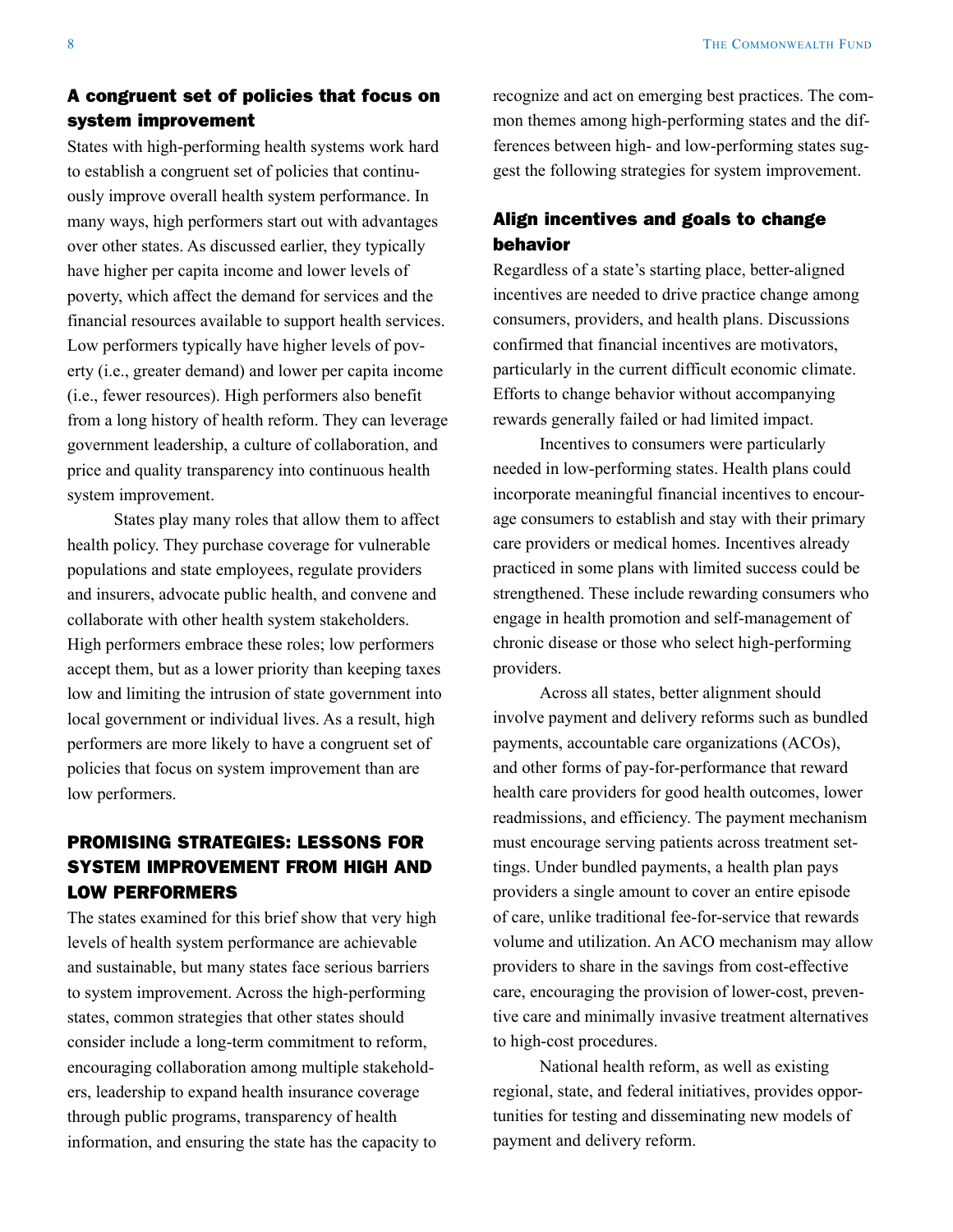## Frame health in terms of economic development to gain public and political support

Experience in some of the poorer states suggests the importance, particularly in the current economic climate, of emphasizing potential economic development gains from public health and health system performance initiatives. This can help gain critical business, consumer, and legislative support. Interviewees in several of the low-performing states cited a prevailing attitude that being poor leads to poor health. This message, they argue, must be turned around to convey that poor health leads to being poor.

Linking health-related programs to economic development involves establishing or strengthening linkages across agencies and sectors. For example, child anti-obesity programs could involve a partnership among a state public health agency and departments overseeing education and child care, under a banner of improving student performance and a building stronger, healthier workforce. This widens the potential base of support and the pool from which champions could emerge.

Similarly, the business case needs to be made for health system performance improvement programs. Transparency initiatives such as collection and public reporting of quality and cost data, and payment reforms such as pay-for-performance should emphasize waste reduction and quality improvement in the health care industry, as well as enhanced productivity in the general workforce as health outcomes improve. States should partner with private providers to test telehealth and e-referral services and evaluate their impact on access and practice efficiency. Program planners need to estimate and then show return on investment. Current pilots around the country are providing models and data to help make the case.

#### Engage purchasers and payers to drive value and quality improvement

To date, employers have not been active or are just beginning to engage in value-based purchasing in lowperforming states, although they played a significant

early role among high performers. Interviewees in several of the high-performing states described how business leaders and employers in the early 1990s put pressure on employers and providers to improve the value of services. In turn, that pressure drove new initiatives related to price and quality transparency and early versions of payment reform like pay-for-performance. Recently private purchasers (e.g., large employers, unions) as well as public purchasers (e.g., Medicaid, state employee benefit agencies) have been experiencing unrelenting increases in their health benefit costs and have much to gain from greater efficiency and quality in the health system.

State leaders and planners can engage purchasers and payers to play a greater role; for example, they can encourage a neutral organization to act as facilitator and present examples of purchaser and payer success in improving value. Medicaid and state employee and retiree programs could be leaders in driving value by expecting and demanding transparency, value-based insurance design, and quality reporting and incentives in their contracts with health plans and health care systems.

#### Bring stakeholders together to develop goals and build trust

The experiences of high- and low-performing states underscore the importance of bringing stakeholders—physicians, hospitals, health plans, purchasers, employers, consumers, Medicaid, other state government representatives—together to develop common and realistic goals and to take action toward reaching them. Initiatives have a better chance of success when the various players are on board and focused on a common purpose rather than on undermining each other. The process itself can help reduce past tensions.

This is no easy task, particularly in states that do not have any history of collaboration. It may require a neutral party such as a Quality Improvement Organization or state-based health foundation, to initiate, facilitate, and host meetings. Alternatively, many states have implemented multi-stakeholder national reform implementation task forces or councils.<sup>7</sup> These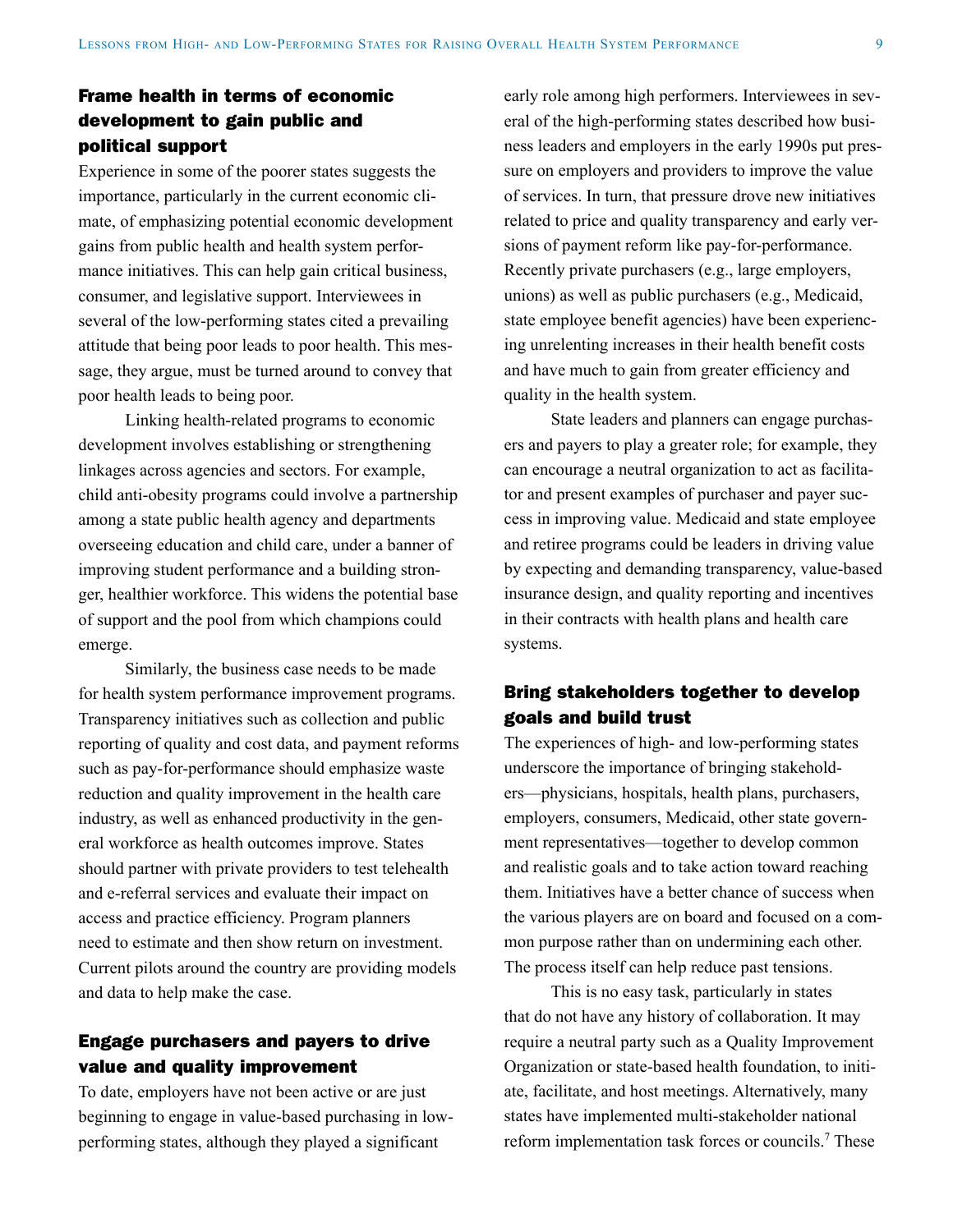bodies may provide the venue or starting point for collaboration. The effort should begin with setting modest goals, particularly when there is little optimism about what the state can accomplish. Early, small victories can boost confidence and camaraderie on which to build new goals and efforts. State planners must acknowledge, however, that building trust among groups that are historically suspicious and at odds with each other is a slow and painstaking process.<sup>8</sup>

The current state fiscal crisis appears to have two different effects. It could cause greater insecurity and lead people to dig in their heels, afraid they might lose the little they have. For example, a provider association receiving inadequate Medicaid reimbursement rates may oppose a payment reform pilot program fearing that their constituents may wind up with even lower payments. Or, the fiscal crisis may lead to the realization that the status quo is not sustainable and the only way to survive is to work together and change the way everyone practices and behaves. It takes leadership, perseverance, data, and examples of success to sway others from the former attitude toward the latter. An aggressive federal reform timetable could also be a catalyst for collaboration and change.

#### Take advantage of federal funding, incentives, and reform opportunities

The lack of available state resources highlights the need for federal funding and requirements that can drive participation in activities to improve health system performance. Federal grants and incentive payments are already stimulating movement among states and stakeholder groups that have rejected change in the past. The federal incentive payments to providers to set up electronic health records and attain meaningful use, along with federal American Recovery and Reinvestment Act funds to states to accelerate the adoption of HIT and HIE, are driving new activity among public and private entities. Federal grants could promote collaborative efforts further by requiring participation by stakeholder coalitions.

National health reform has been a wake-up call, providing numerous new additional funding and incentives opportunities to drive participation in activities that may improve health system performance. The scope is unprecedented, with new opportunities and requirements for states to:

- expand coverage through a significant Medicaid expansion, new health insurance exchanges, and insurance market reforms;
- reform the health care delivery system through value-based purchasing reforms that encourage patient-centered prevention and primary care and integrated services;
- ensure access to providers through provider reimbursement strategies, workforce development, and special safety-net programs; and
- provide the information required to make better decisions through price and quality transparency and HIT and HIE initiatives.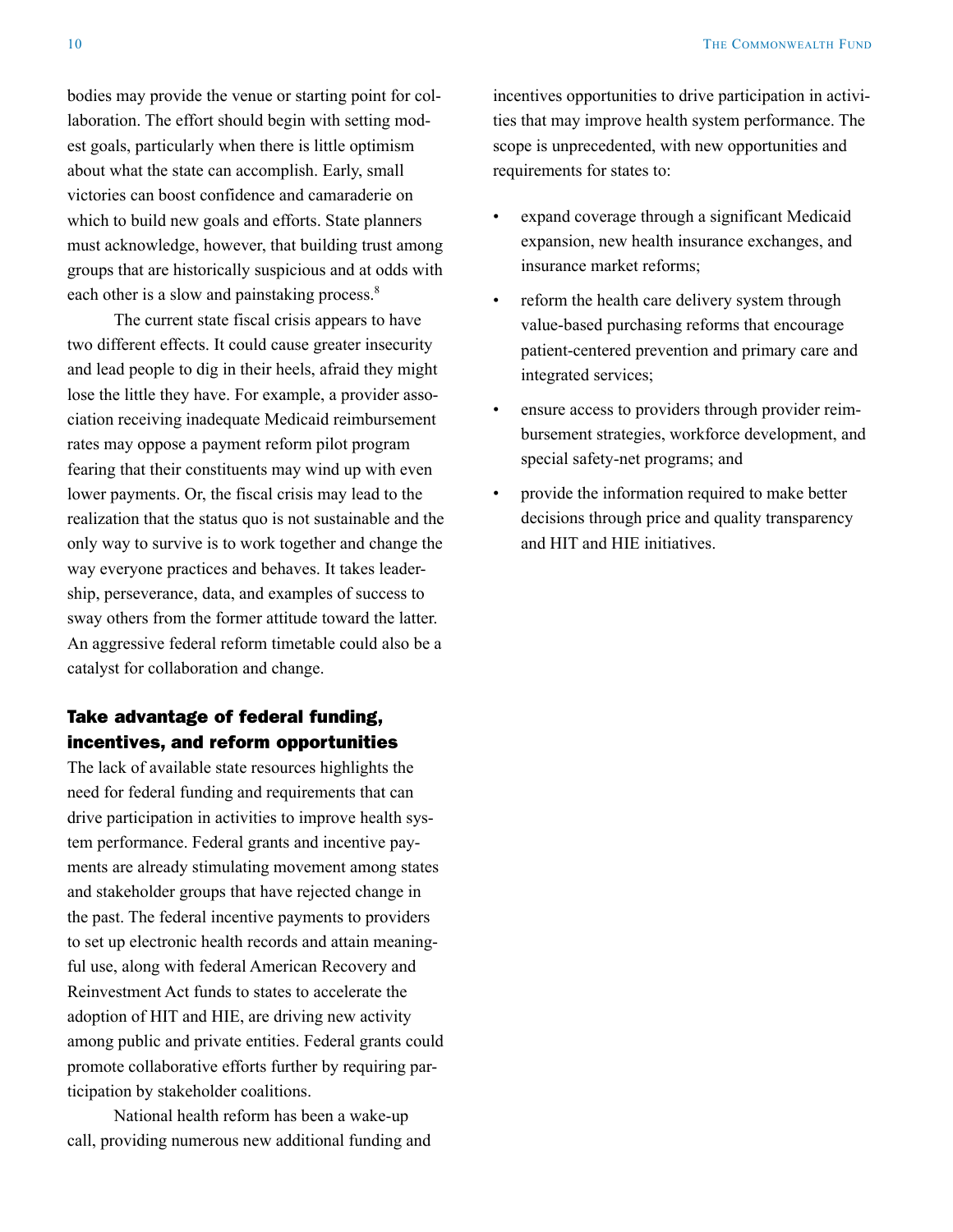#### **NOTES**

- <sup>1</sup> For more information, see D. McCarthy, S. K. H. How, C. Schoen, J. C. Cantor, and D. Belloff, *[Aiming Higher Results from a State Scorecard on](http://www.commonwealthfund.org/Content/Publications/Fund-Reports/2009/Oct/2009-State-Scorecard.aspx?page=all)  [Health System Performance, 2009](http://www.commonwealthfund.org/Content/Publications/Fund-Reports/2009/Oct/2009-State-Scorecard.aspx?page=all)* (New York: The Commonwealth Fund, Oct. 2009).
- <sup>2</sup> G. Moody and S. Silow-Carroll, *[Aiming Higher](http://www.commonwealthfund.org/Content/Publications/Fund-Reports/2009/Oct/A-Profile-of-Seven-States.aspx)  [for Health System Performance: A Profile of Seven](http://www.commonwealthfund.org/Content/Publications/Fund-Reports/2009/Oct/A-Profile-of-Seven-States.aspx)  [States That Perform Well on the Commonwealth](http://www.commonwealthfund.org/Content/Publications/Fund-Reports/2009/Oct/A-Profile-of-Seven-States.aspx)  [Fund's 2009 State Scorecard](http://www.commonwealthfund.org/Content/Publications/Fund-Reports/2009/Oct/A-Profile-of-Seven-States.aspx)* (New York: The Commonwealth Fund, Oct. 2009).
- <sup>3</sup> The Henry J. Kaiser Family Foundation, [http://](http://www.statehealthfacts.org) [www.statehealthfacts.org](http://www.statehealthfacts.org).
- <sup>4</sup> In Illinois, parents are covered to 191% FPL for Medicaid and 200% FPL for premium assistance. In New Mexico, more limited coverage and premium assistance were available to parents and childless adults with income above the poverty level, however enrollment is currently closed. See Kaiser Family Foundation, [http://statehealthfacts.org/com](http://statehealthfacts.org/comparereport.jsp?rep=54&cat=4)[parereport.jsp?rep=54&cat=4](http://statehealthfacts.org/comparereport.jsp?rep=54&cat=4).
- <sup>5</sup> Kaiser Family Foundation, [http://state](http://statehealthfacts.org/comparemaptable.jsp?ind=183&cat=4&sub=47A)[healthfacts.org/comparemaptable.](http://statehealthfacts.org/comparemaptable.jsp?ind=183&cat=4&sub=47A)  $isp?ind=183&cat=4⊂=47A$ .
- <sup>6</sup> A 1997 analysis of a 39-state survey found a close correlation between social capital and health, and that the level of trust explained 58 percent of the variance in total mortality across states. See I. Kawachi, "Social Capital and Community Effects on Population and Individual Health," *Annals of the New York Academy of Sciences,* 1999 896:120–130.
- <sup>7</sup> D. Love, W. Custer, and P. Miller, *[All-Payer Claims](http://www.commonwealthfund.org/Content/Publications/Issue-Briefs/2010/Sep/All-Payer-Claims-Databases.aspx)  [Databases: State Initiatives to Improve Health Care](http://www.commonwealthfund.org/Content/Publications/Issue-Briefs/2010/Sep/All-Payer-Claims-Databases.aspx)  [Transparency](http://www.commonwealthfund.org/Content/Publications/Issue-Briefs/2010/Sep/All-Payer-Claims-Databases.aspx)* (New York: The Commonwealth Fund, Sept. 2010).
- <sup>8</sup> For a discussion of the measurement of social capital and links to public health, see I. Kawachi, S. V. Subramanian, and D. Kim, eds., *Social Capital and Health* (New York: Springer, 2008).